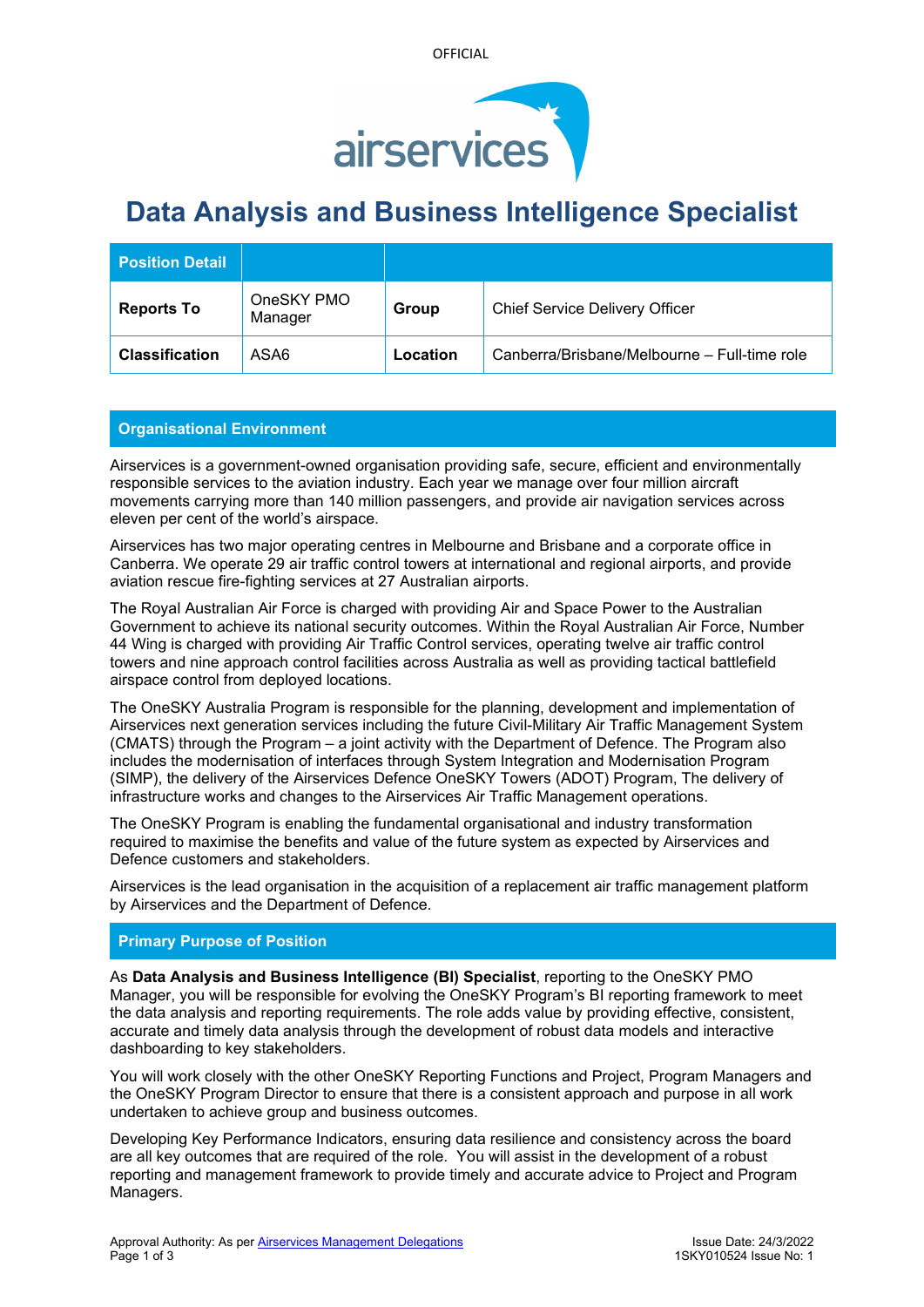### **OFFICIAL**

While tasks will generally be captured in organisational documentation (eg instructions; guidelines; procedures), these will require interpretation and application of judgement. There is a strong focus on the systematic continuous improvement of all administrative activities.

## **Accountabilities and Responsibilities**

## **Position Specific**

- Develop, implement and operate the BI Framework for the OneSKY Program, that adapts and changes to meet Program requirements.
- Design and prepare regular and ad hoc reports to support OneSKY decision making at project reviews, Program Boards, CMATS Review Groups, Joint Executive Committees, CMATS Executive Committees and Airservices Board Technology and Investment Committee and Airservices Board Meetings.
- Provide consistent, timely and accurate reports using appropriate tools (including PowerBI), preparing visuals, and other artefacts to illustrate performance metrics in relation to program performance, quality performance, risk, requirements and correspondence metrics.
- Maintenance of reporting information including dashboards and other artefacts
- Review and analyse collected data and report trends and findings to stakeholders
- Monitor and promote adopted program reporting practices
- Contribute to ongoing development and improvement of the reporting framework
- Administer and provide secretariat support for program reporting meetings and activities when required.

#### **People**

- Build and maintain effective relationships with Airservices and Defence personnel to ensure effective co-ordination of all activities in support of program objectives
- Contribute to the planning and organisational activities across the OneSKY Program and the broader Airservices and Defence reporting environment

#### **Compliance, Systems and Reporting**

- Conform to enterprise governance systems and policies, including safety, environmental, work health and safety, risk and compliance.
- Maintain a strict rhythm of reporting activities and to ensure all inputs are sought, collated and messaged as appropriately to the audience within established timelines.
- Monitor and anticipate administrative requirements to ensure effective, consistent, accurate and timely support.
- Ensure all assigned tasks are supported with clear communication of requirements and expectations.

#### **Safety**

• Discharge safety accountabilities and responsibilities in accordance with Airservices' policy.

## **Key Performance Indicators**

#### **Efficient, Effective and Accountable**

- The program is provided with effective, efficient, accurate and timely data analysis and insights.
- Consistent application and compliance with Airservices policies and procedures
- Develop and maintain effective working relationships
- Promote a culture of trust, high performance, open communication and continuous improvement

#### **Safety**

• Compliance with safety, risk, environmental and any other standards